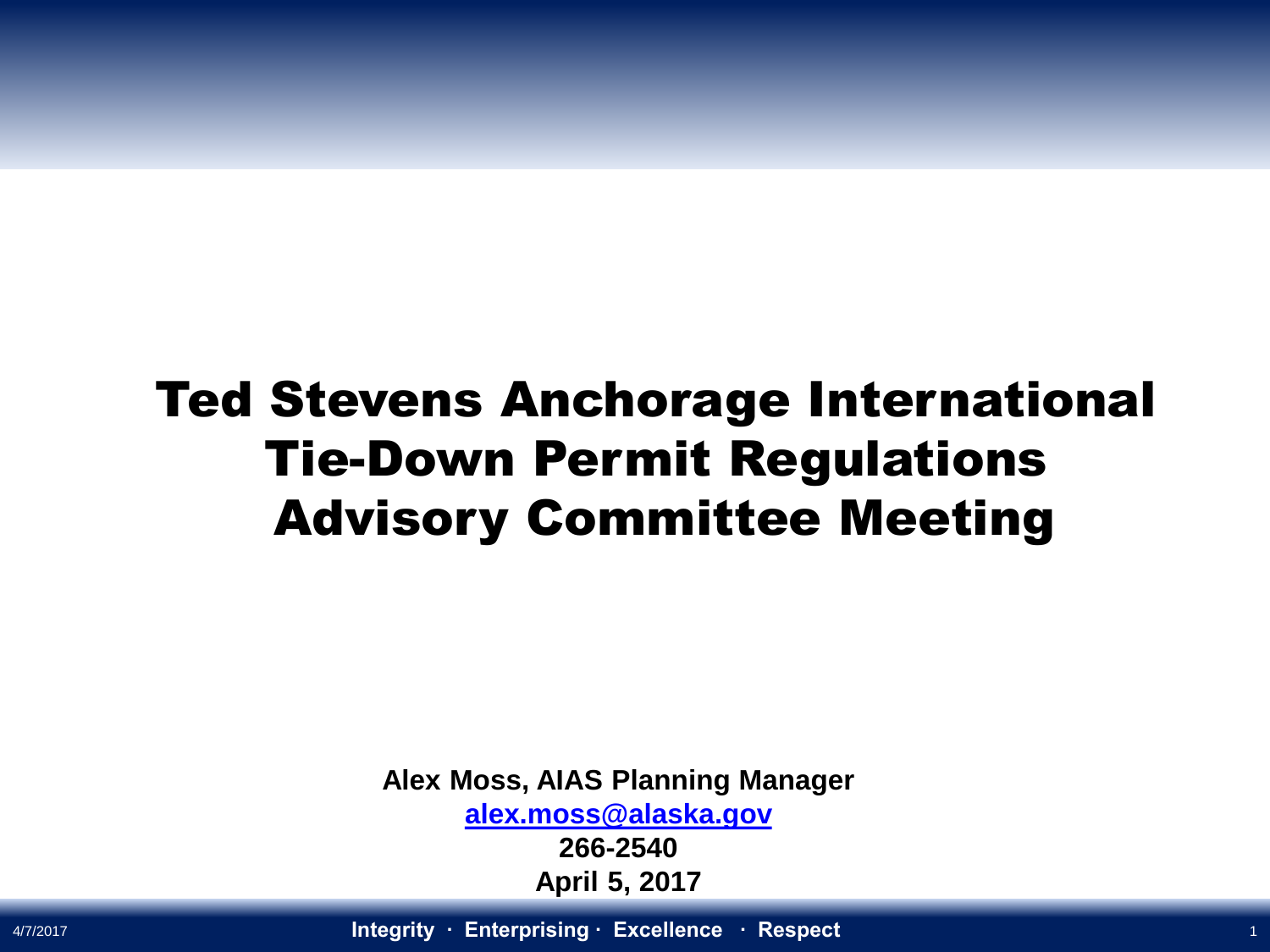### **OVERVIEW**

- **Committee Administration (5 min)**
- **Overall Project Plan (5 min)**
- **Current Permit Regulations (5 min)**
- **Airport Staff Perspective (15 min)**
- **Concerns Exercise (20 min)**
- **Concepts for Discussion (55 min)**
- **Next Meeting (5 min)**
- **Public Comments (10 min)**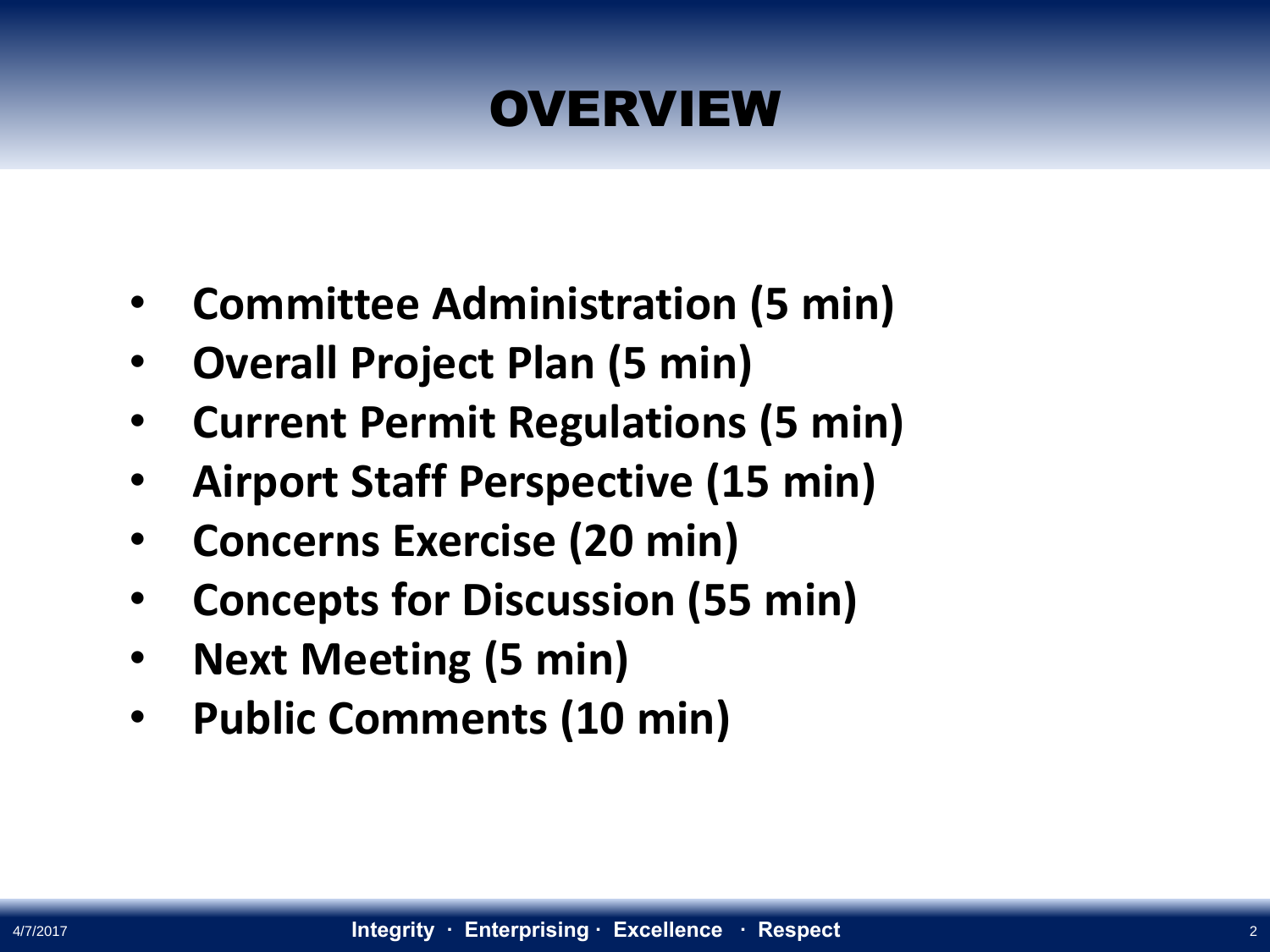## Roles/Rules of Committee

#### **Role**

**Advise the airport staff on permit regulations review and changes** 

#### **Rules**

**Listen: seek to understand new ideas and others' views Stay on topic: keep comments distinct, focused on permit regulations Be respectful and polite: attack issues, not people Be positive: be problem solvers Meet three times in the next 7 months Meetings will be no more than 2 hours long Discussion is amongst the committee and with the airport staff Meeting is open to the public with general public comments at the end Inputs are always valued, but must be timely to be included in project Documents will be made available on the LHD website**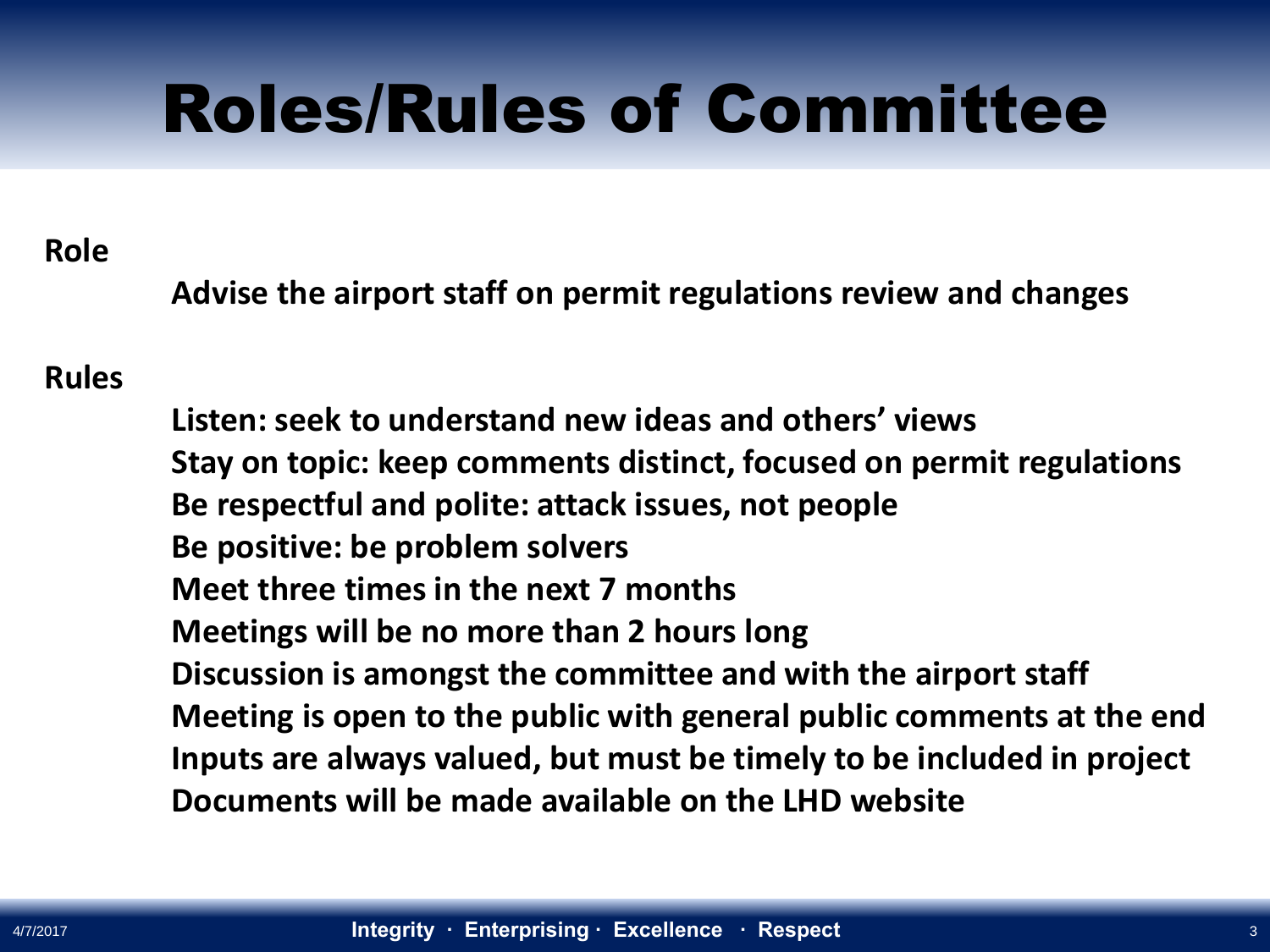## Regulations Project

**Oct 2016 - Lake Hood User Group Introduction**

**Nov-Dec 2016 – Public input**

**Jan-Mar 2017 – Airport staff discussions**

**April 5, 2017 – Advisory Committee initial meeting**

**April 2017 – Regulations framework refinement** 

**April/May 2017 – Advisory Committee meeting** 

**June-Sept 2017 – Draft change proposals** 

**Early Oct 2017 – Advisory Committee meeting**

**Mid Oct-Nov 2017 – Public notice and consideration of public comments**

**If change proposals move forward:**

**Dec 2017 – Agency attorney review/DOT&PF adoption decision**

**Jan-Feb 2018 – Regulations attorney review/Lt Gov approval decision**

**Mar 2018 – Possible date for regulations to take effect**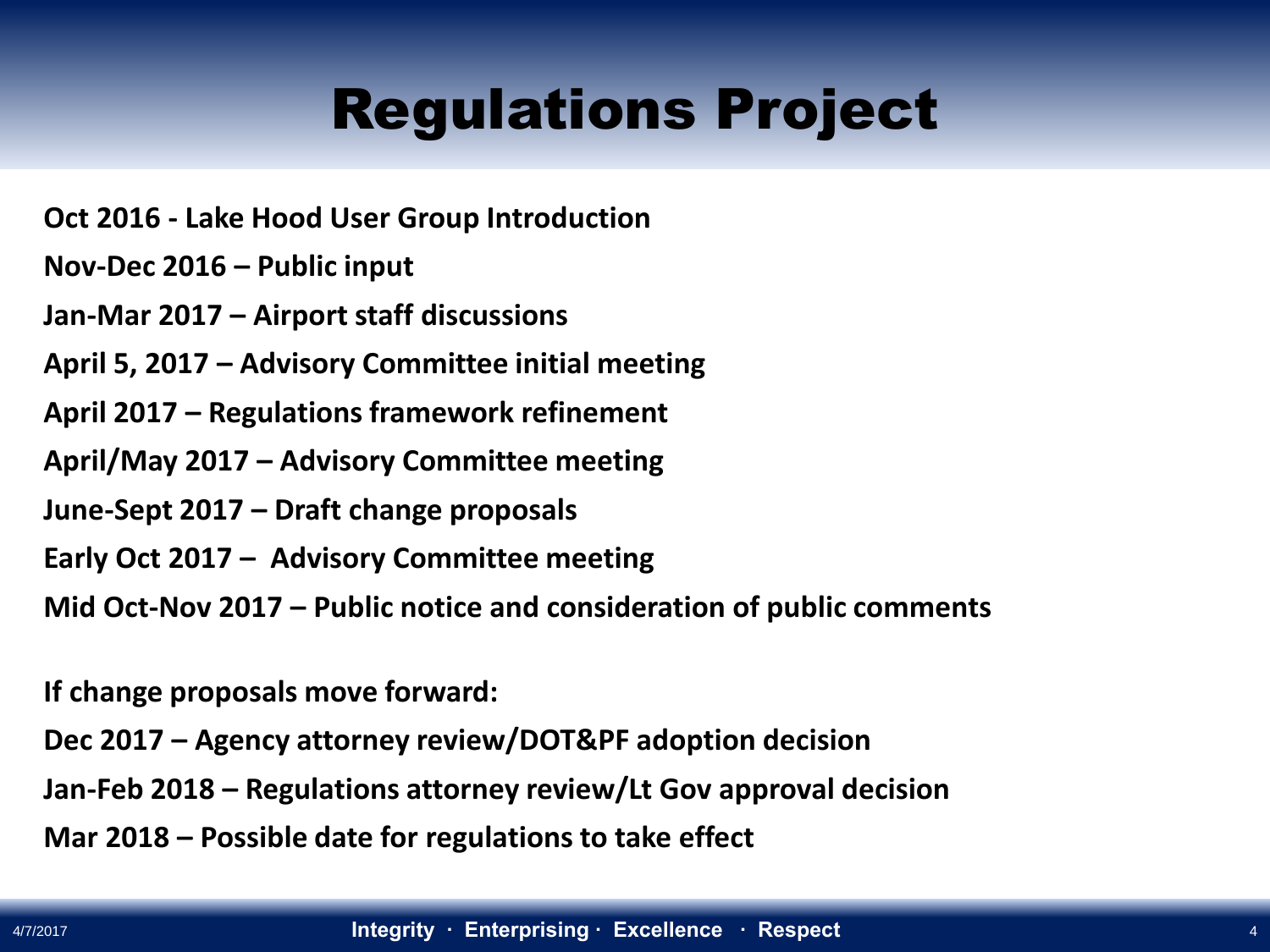## Currently Regulated

**Chapter 42 Article 5 - TSAIA Tie-down Permits (17 AAC 42.500-599)** 

- **Purpose and Findings**
- **Eligibility**
- **Application**
- **Permit Duration**
- **Authorized Activities and Limitations**
- **Maintenance and Improvements**
- **Enforcement**
- **Retention**
- **Renewal**
- **Expiration / Cancelation**
- **Switch list**
- **Wait list**
- **Protest**

**Website for reviewing regulations; search for 17 AAC 42.500 at**

**<http://www.legis.state.ak.us/basis/aac.asp>**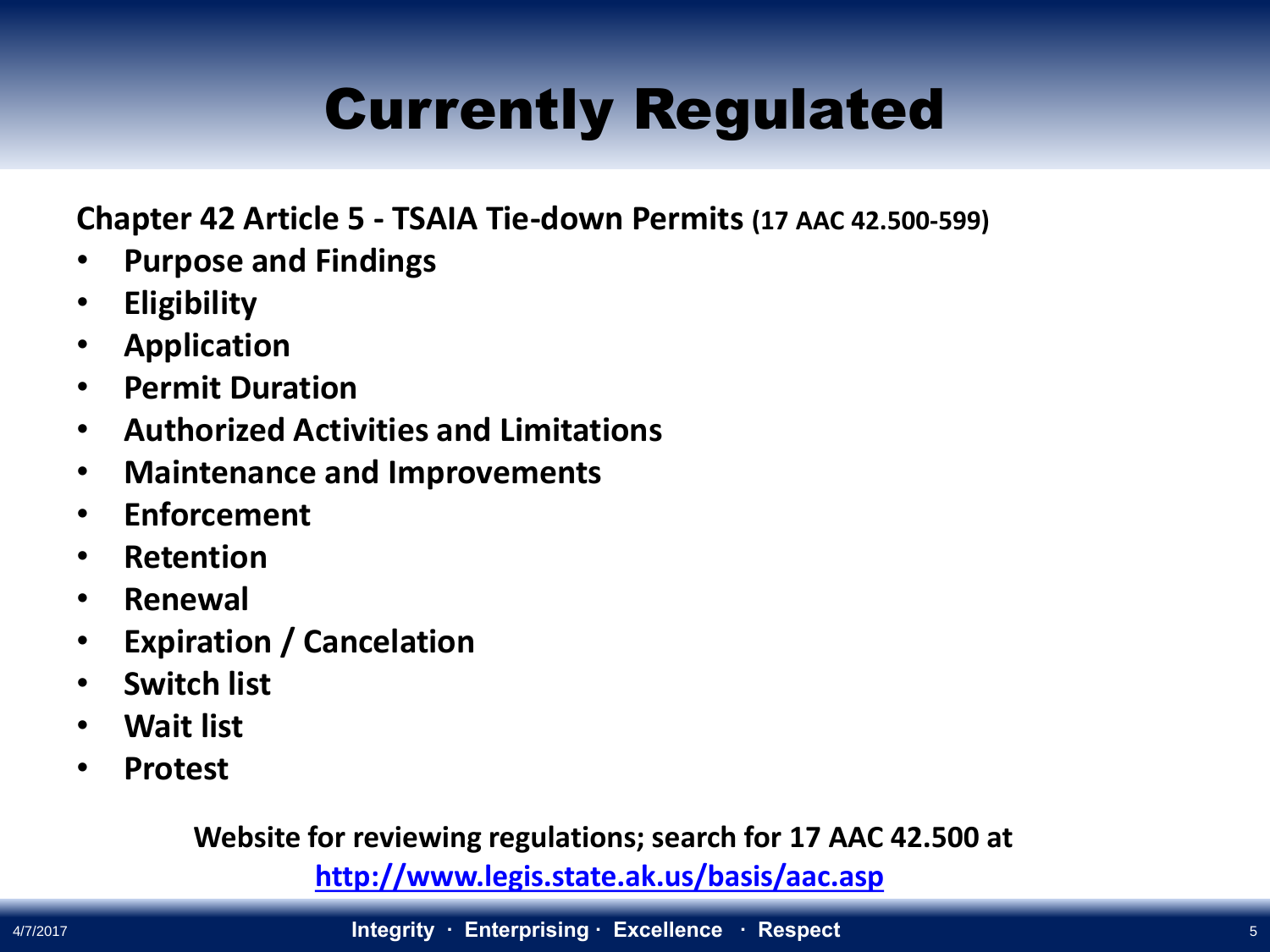# Staff Perspective

- **Regulations primarily intended to correct historical issues mostly did the job, but now it is time to reevaluate**
- **Rules should be clear, concise, fair &…reasonably enforceable**
	- **Regulations and forms are too complex**
	- **Aim to simplify the process, not add further regulation or complexity**
- **Fair and equitable use of LHD by the general public**
- **Spaces should be permitted to a person for an aircraft in which they have an interest and will use on a regular basis**
	- **Use it or lose it - primary**
	- **"Interest" in aircraft**
		- **Ownership of the aircraft not necessarily required**
		- **Ensure leasing schemes don't undermine regulation intent**
	- **A person may not have to be a pilot to have a permit**
	- **Requirement for a medical certificate should be reduced or eliminated**
- **Supply/demand of slips being managed too much by regulation - consider rates**
- **Wait/switch lists** 
	- **Continue to be first in - first out**
	- **Entry on the list open to those who could accept the permit with reasonable notice**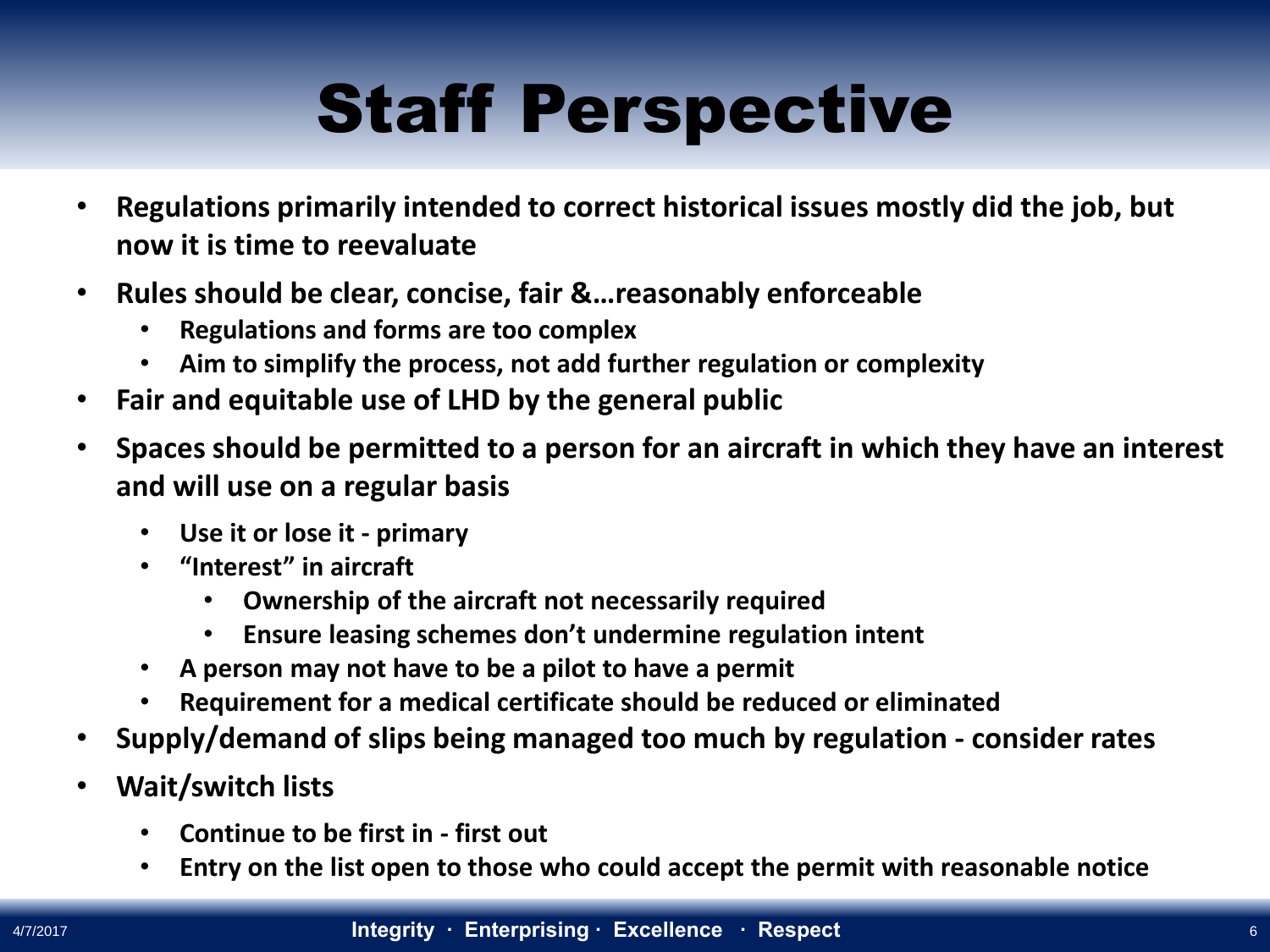## Committee Concerns

- **Collect 3 or 4 permit regulations concerns from each committee member**
- **Group together similar concerns**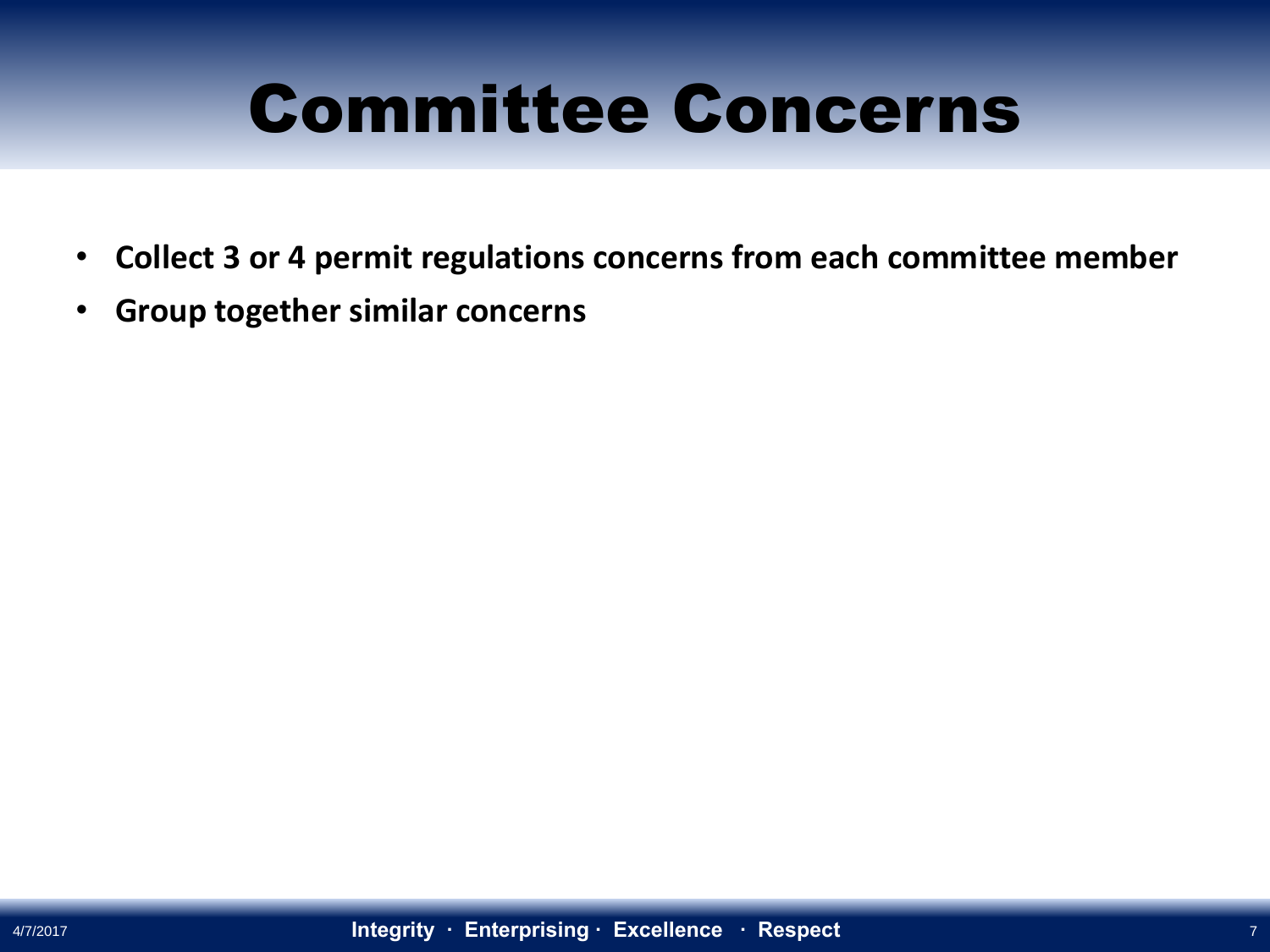# Concepts for Consideration

- **Permit Issuance/Reissuance**
	- **Should the permit remain pilot exclusive?**
	- **How should we define an "interest in an airplane?"**
	- **What restrictions should be placed on entry to the wait list?**
	- **Is a five-year term appropriate?**
- **Permit Retention**
	- **What constitutes minimum activity levels?**
	- **How should activity be validated?**
	- **Should the airport be concerned about how the aircraft is being used?**
	- **What are the big enforcement issues today?**